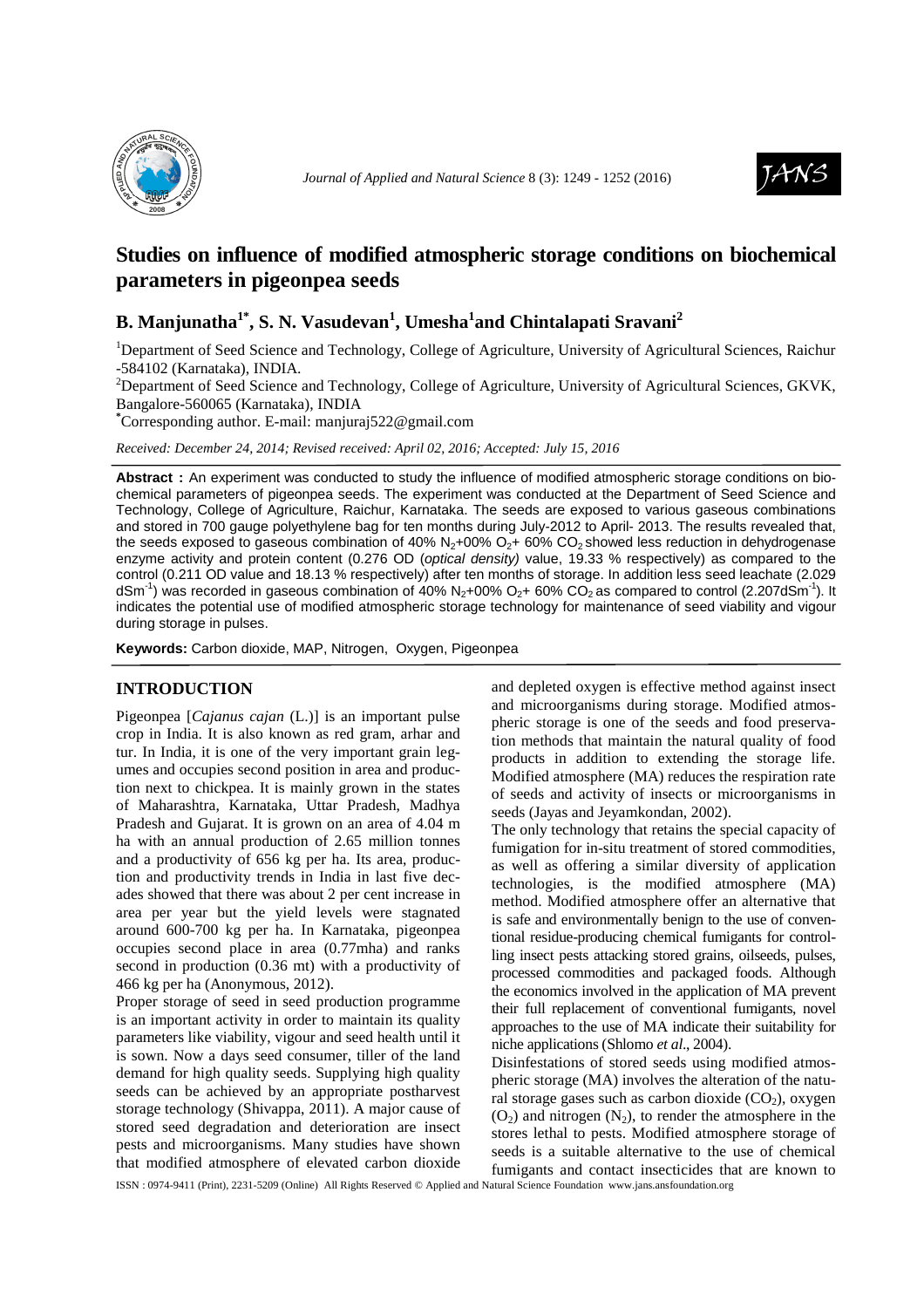leave carcinogenic residues in the treated product (Bailey and Banks, 1980).The loss in viability is accompanied by certain biochemical changes in seed. Therefore, the present investigation was carried out to Study the influence of modified atmospheric storage conditions on biochemical parameters in pigeonpea seeds.

### **MATERIALS AND METHODS**

The experiments were conducted in the laboratory of Department of Seed Science and Technology, College of Agriculture, University of Agricultural Sciences, Raichur, Karnataka for ten months during July-2012 to April- 2013. Polyethylene bags of 700 gauge measuring 40 cm length and 25 cm breadth were used for packing purpose. In these bags, one kg of pigeonpea seeds (variety BSMR-736) was packed along with the gases like carbon dioxide, nitrogen and oxygen in different concentrations according to the treatments *viz.,*  $(T_1$ -Control,  $T_2$ -(70%  $N_2$ +20%  $O_2$ +10%  $CO_2$ ),  $T_3$ -(60 %  $N_2+20\%$  O<sub>2</sub> + 20% CO<sub>2</sub>), T<sub>4</sub>-(40%  $N_2+20\%$  O<sub>2</sub>+40%  $CO_2$ ), T<sub>5</sub>-(20% N<sub>2</sub>+20% O<sub>2</sub>+ 60% CO<sub>2</sub>), T<sub>6</sub>-(80% N<sub>2</sub> +10%  $O_2$ +10%  $CO_2$ ), T<sub>7</sub>-(70% N<sub>2</sub>+10% O<sub>2</sub>+20%  $CO<sub>2</sub>$ , T<sub>8</sub>-(50% N<sub>2</sub>+10% O<sub>2</sub>+40% CO<sub>2</sub>), T<sub>9</sub>-(30%  $N_2+10\%$  O<sub>2</sub>+60% CO<sub>2</sub>),T<sub>10</sub>-(90% N<sub>2</sub>+00% O<sub>2</sub>+10%  $CO<sub>2</sub>$ ),T<sub>11</sub>-(80% N<sub>2</sub>+00% O<sub>2</sub>+20% CO<sub>2</sub>),T<sub>12</sub>-(60%  $N_2+00\%$  O<sub>2</sub>+40% CO<sub>2</sub>), T<sub>13</sub>-(40% N<sub>2</sub>+00% O<sub>2</sub>+ 60%  $CO<sub>2</sub>$ ), T<sub>14</sub>-Vacuum). Firstly, the valves of the gas cylinders were opened and were released at a pressure of 7 kg/cm<sup>2</sup> and the different combinations of carbon dioxide, nitrogen and oxygen were mixed in the mixing chamber. According to the treatments given, gas flow rate was controlled in the buffer tank which was directly connected to the packaging unit. The pigeonpea seeds of 1 kg were packed using the packaging machine by evacuing the air, then flushing with the gases of required combinations followed by sealing automatically. Composition of the gas *i.e.*,  $O_2$  and  $CO_2$ gas concentrations inside the package was checked by Check mate head space gas analyzer with the help of septum which prevents leakage of gas from polyethylene bag. The experiment was carried out in completely randomized design in three replications and observations on various seed quality parameters were recorded (2, 4, 6, 8 and 10) bimonthly.

Representative seeds (25) from each treatment were taken and preconditioned by soaking in water overnight at room temperature. Seeds were taken at random and the embryos were excised. The embryos were steeped in 0.25 per cent solution of 2,3,5-triphenyl tetrazolium chloride solution and kept in dark for two hours at  $40^{\circ}$ C for staining. The stained seeds were thoroughly washed with water and then soaked in 10 ml of 2 methoxy ethanol (methyl cellosolve) and kept overnight for extracting the red colour formazan. The intensity of red colour was measured using ELICO UV -VIS spectrophotometer (model SC-159) using blue filter (470 nm) and methyl cellosolve as the blank. The OD value obtained was reported as dehydrogenase activity (Kittock and Law, 1968).

Five grams of seeds in four replicates were soaked with acetone for half a minute and thoroughly washed in distilled water for five times. Then the seeds soaked in 25 ml distilled water and kept in an incubator maintained at  $25 \pm 1$ <sup>o</sup>C for 24 hours. The seed leachate was collected and volume was made up to 25 ml by adding distilled water. The electrical conductivity of the seed leachate was measured in the digital conductivity bridge (ELICO) with a cell constant of 1.0 and the mean value expressed in deci Simons per meter.

Seed samples from each treatment were ground into fine powder. The seed samples were analyzed for protein content by Lowry's method (Lowry, *et al*., 1951) and protein content was finally expressed in mg per 100 g seed sample by referring to standard graph.

## **RESULTS AND DISCUSSION**

Tetrazolium is a rapid test to estimate seed viabil-ity and vigor based on color alterations of seed living tissues in contact with a solution of 2,3,5 triphenyl tetrazolium chloride, thus reflecting the degree of activity of the dehydrogenase enzyme system closely related to seed respiration and viability ( Julio, 2015).The dehydrogenase enzyme activity is a good stable metabolic marker to estimate the degree of vigour in seeds (Saxena *et al*., 1987) and have positive association with vigour and viability of seeds (Rudrapal and Basu, 1970; Halder and Gupta, 1982 and Kharlukhi, 1983). Dehydrogenase activity declined with the advancement of storage period. The mean dehydrogenase activity decreased from 0.802 OD value at the initial stage to

0.240 OD value after ten months of storage. The 5% significant difference due to modified atmospheric storage conditions on dehydrogenase activity was recorded throughout the storage period. At the end of ten months of storage period, highest dehydrogenase activity was recorded in T<sub>13</sub> (40% N<sub>2+</sub> 0% O<sub>2</sub>+60% CO<sub>2</sub>) 0.276 followed by  $T_{12}$ -(60%  $N_2$ + 0% O<sub>2</sub>+40% CO<sub>2</sub>) 0.271, while the lowest dehydrogenase activity was recorded in  $T_1$  (control) 0.211(Table1). This gradual decline in dehydrogenase activity may be due to reduction in vigour level of seed as the deterioration occurs rapidly over a period of time under uncontrolled condition. The similar results of dehydrogenase activity were also reported by Shivappa (2011) in onion and Shrishail (2011) in groundnut.

The damage caused to membrane through deterioration that provides lower selectivity and hence increase in the leakage of solutes to the environment has been one of the main causes of the decline in the physiological quality of seeds. As result, the electrical conductivity test is considered as an important tool to evaluate the seed vigour, since it indirectly assesses the cell membrane degradation degree by determining the amount of electrolytes released in the seed soaking solution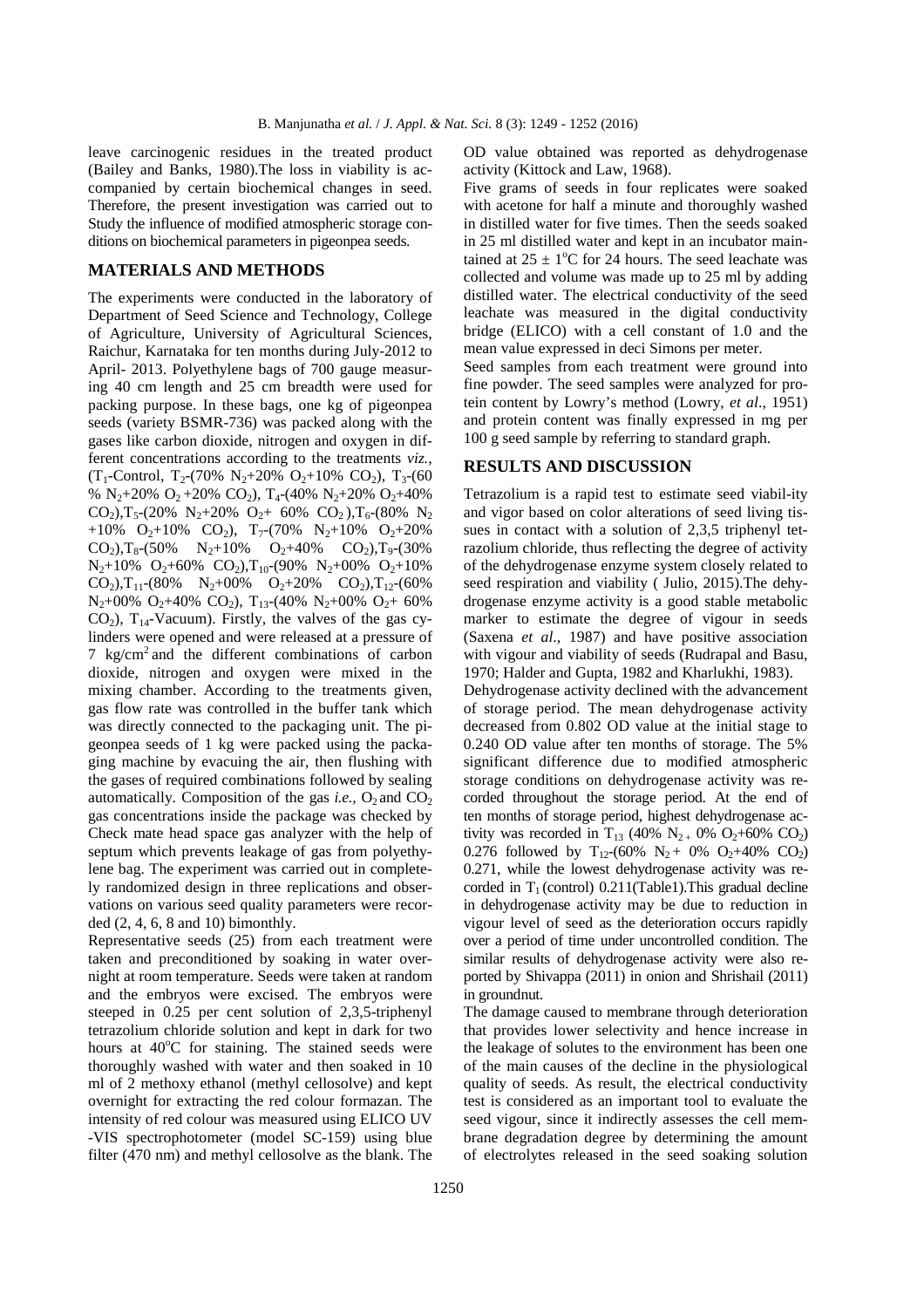**Table 1.** Influence of modified atmospheric storage conditions on total dehydrogenase activity (OD value) of pigeonpea seeds during storage

|                                                                 | Months of storage (July-2012 to April 2013) |       |       |       |       |  |
|-----------------------------------------------------------------|---------------------------------------------|-------|-------|-------|-------|--|
|                                                                 | $\mathbf{2}$                                | 4     | 6     | 8     | 10    |  |
| : Control                                                       | 0.691                                       | 0.572 | 0.455 | 0.357 | 0.211 |  |
| : 70% N <sub>2</sub> + 20% O <sub>2</sub> + 10% CO <sub>2</sub> | 0.700                                       | 0.603 | 0.485 | 0.367 | 0.220 |  |
| : 60% N <sub>2</sub> + 20% O <sub>2</sub> + 20% CO <sub>2</sub> | 0.706                                       | 0.616 | 0.490 | 0.371 | 0.223 |  |
| : 40% $N_2$ + 20% $O_2$ + 40% CO <sub>2</sub>                   | 0.719                                       | 0.627 | 0.492 | 0.379 | 0.226 |  |
| : $20\% N_2 + 20\% O_2 + 60\% CO_2$                             | 0.755                                       | 0.630 | 0.494 | 0.386 | 0.229 |  |
| : 80% N <sub>2</sub> + 10% O <sub>2</sub> + 10% CO <sub>2</sub> | 0.761                                       | 0.639 | 0.498 | 0.387 | 0.232 |  |
| : 70% $N_2$ + 10% $O_2$ + 20% CO <sub>2</sub>                   | 0.768                                       | 0.645 | 0.504 | 0.394 | 0.234 |  |
| : 50% $N_2$ + 10% $O_2$ + 40% $CO_2$                            | 0.764                                       | 0.657 | 0.516 | 0.398 | 0.237 |  |
| : $30\% \text{ N}_2 + 10\% \text{ O}_2 + 60\% \text{ CO}_2$     | 0.765                                       | 0.660 | 0.524 | 0.401 | 0.240 |  |
| : 90% $N_2$ + 00% $O_2$ + 10% CO <sub>2</sub>                   | 0.766                                       | 0.662 | 0.549 | 0.405 | 0.245 |  |
| : 80% N <sub>2</sub> + 00% O <sub>2</sub> + 20% CO <sub>2</sub> | 0.768                                       | 0.664 | 0.551 | 0.408 | 0.250 |  |
| : 60% N <sub>2</sub> + 00% O <sub>2</sub> + 40% CO <sub>2</sub> | 0.772                                       | 0.671 | 0.556 | 0.429 | 0.271 |  |
| : 40% N <sub>2</sub> + 00% O <sub>2</sub> + 60% CO <sub>2</sub> | 0.777                                       | 0.677 | 0.561 | 0.432 | 0.276 |  |
| : $Vacuum$                                                      | 0.770                                       | 0.669 | 0.553 | 0.425 | 0.269 |  |
| Mean                                                            | 0.748                                       | 0.642 | 0.516 | 0.395 | 0.240 |  |
| $S.Em\pm$                                                       | 0.010                                       | 0.014 | 0.007 | 0.006 | 0.006 |  |
| CD(5%)                                                          | 0.031                                       | 0.043 | 0.022 | 0.019 | 0.019 |  |
|                                                                 | <b>Treatments</b>                           |       |       |       |       |  |

**Table 2.** Influence of modified atmospheric storage conditions on electrical conductivity (dSm<sup>-1</sup>) of pigeonpea seeds during storage

| <b>Treatments</b> |                                                                            | Months of storage (July-2012 to April 2013) |       |       |       |       |  |
|-------------------|----------------------------------------------------------------------------|---------------------------------------------|-------|-------|-------|-------|--|
|                   |                                                                            | $\overline{2}$                              | 4     | 6     | 8     | 10    |  |
| $T_{1}$           | : Control                                                                  | 0.639                                       | 0.906 | 1.272 | 1.861 | 2.207 |  |
| T <sub>2</sub>    | : 70% $N_2$ + 20% $O_2$ + 10% CO <sub>2</sub>                              | 0.632                                       | 0.877 | 1.266 | 1.796 | 2.153 |  |
| $T_{3}$           | : 60% N <sub>2</sub> + 20% O <sub>2</sub> + 20% CO <sub>2</sub>            | 0.627                                       | 0.859 | 1.263 | 1.792 | 2.106 |  |
| $\rm T_4$         | : 40% N <sub>2</sub> + 20% O <sub>2</sub> + 40% CO <sub>2</sub>            | 0.623                                       | 0.853 | 1.257 | 1.777 | 2.098 |  |
| T,                | : $20\% N_2 + 20\% O_2 + 60\% CO_2$                                        | 0.620                                       | 0.850 | 1.233 | 1.771 | 2.084 |  |
| $T_6$             | $\therefore$ 80% N <sub>2</sub> + 10% O <sub>2</sub> + 10% CO <sub>2</sub> | 0.619                                       | 0.811 | 1.221 | 1.767 | 2.077 |  |
| T <sub>7</sub>    | : 70% $N_2$ + 10% $O_2$ + 20% CO <sub>2</sub>                              | 0.615                                       | 0.801 | 1.216 | 1.759 | 2.072 |  |
| $T_8$             | : 50% $N_2$ + 10% $O_2$ + 40% CO <sub>2</sub>                              | 0.613                                       | 0.791 | 1.192 | 1.741 | 2.070 |  |
| $T_{9}$           | : 30% $N_2$ + 10% $O_2$ + 60% CO <sub>2</sub>                              | 0.610                                       | 0.789 | 1.187 | 1.739 | 2.062 |  |
| $T_{10}$          | : 90% $N_2$ + 00% $O_2$ + 10% CO <sub>2</sub>                              | 0.609                                       | 0.786 | 1.183 | 1.735 | 2.059 |  |
| $T_{11}$          | : 80% N <sub>2</sub> + 00% O <sub>2</sub> + 20% CO <sub>2</sub>            | 0.607                                       | 0.785 | 1.182 | 1.733 | 2.057 |  |
| $T_{12}$          | : 60% N <sub>2</sub> + 00% O <sub>2</sub> + 40% CO <sub>2</sub>            | 0.598                                       | 0.768 | 1.170 | 1.726 | 2.042 |  |
| $T_{13}$          | : 40% N <sub>2</sub> + 00% O <sub>2</sub> + 60% CO <sub>2</sub>            | 0.597                                       | 0.765 | 1.165 | 1.721 | 2.029 |  |
| $T_{14}$          | : $Vacuum$                                                                 | 0.602                                       | 0.772 | 1.180 | 1.728 | 2.045 |  |
|                   | Mean                                                                       | 0.615                                       | 0.815 | 1.213 | 1.760 | 2.083 |  |
|                   | $S.Em\pm$                                                                  | 0.011                                       | 0.013 | 0.016 | 0.018 | 0.024 |  |
|                   | CD(5%)                                                                     | <b>NS</b>                                   | 0.037 | 0.049 | 0.053 | 0.072 |  |

NS – Non significant

(Maristela and Roberval 2007).

Electrical conductivity of seed leachates (EC) increased with the advancement of storage period. The mean value of seed leachates (EC) increased from  $0.513$  dSm<sup>-1</sup> at the beginning to 2.083 dSm<sup>-1</sup> after ten months of storage. At the end of ten months of modified atmospheric storage period, lowest electrical conductivity of seed leachate was recorded in  $T_{13}(40\% \text{ N}_2)$ + 0%  $O_2$ +60%CO<sub>2</sub>) (2.029 dSm<sup>-1</sup>), which was preceded by  $T_{12}$ -(60% N<sub>2</sub> + 0% O<sub>2</sub>+40%CO<sub>2</sub>) (2.042 dSm<sup>-</sup> <sup>1</sup>) and this might be due to the better maintenance of membrane integrity while, the highest electrical conductivity was recorded in  $T_1$ control (2.207 dSm<sup>-1</sup>). Increase in electrical conductivity with the storage period may be due to increased membrane permeability and decreased integrity of seed coat resulted in excess release

of electrolytes which caused higher electrical conductivity (Table 2). Similar findings of Electrical conductivity of seed leachates (EC) were also observed by Shivappa (2011) in onion and Shrishail (2011) in groundnut.

Seed protein declined with the advancement of storage period. The mean protein content decreased from 20.90% at the initial stage to 19.03% after ten months of storage higher protein content of seed has been found to favour maintenance of vigour and viability during storage (Hewrton, 1994 and Ching and Schoolcraft, 1968). In present investigation, at the end of ten months of modified atmospheric storage period highest protein content was recorded in  $T_{13}(40\% \text{ N}_2 + 0\%)$  $O_2$ +60%CO<sub>2</sub>) 19.33% followed by T<sub>12</sub>-(60% N<sub>2</sub> + 0%  $O<sub>2</sub>+40\% CO<sub>2</sub>$  19.26% while the lowest protein content was recorded in  $T_1$  control (18.13%). However, de-